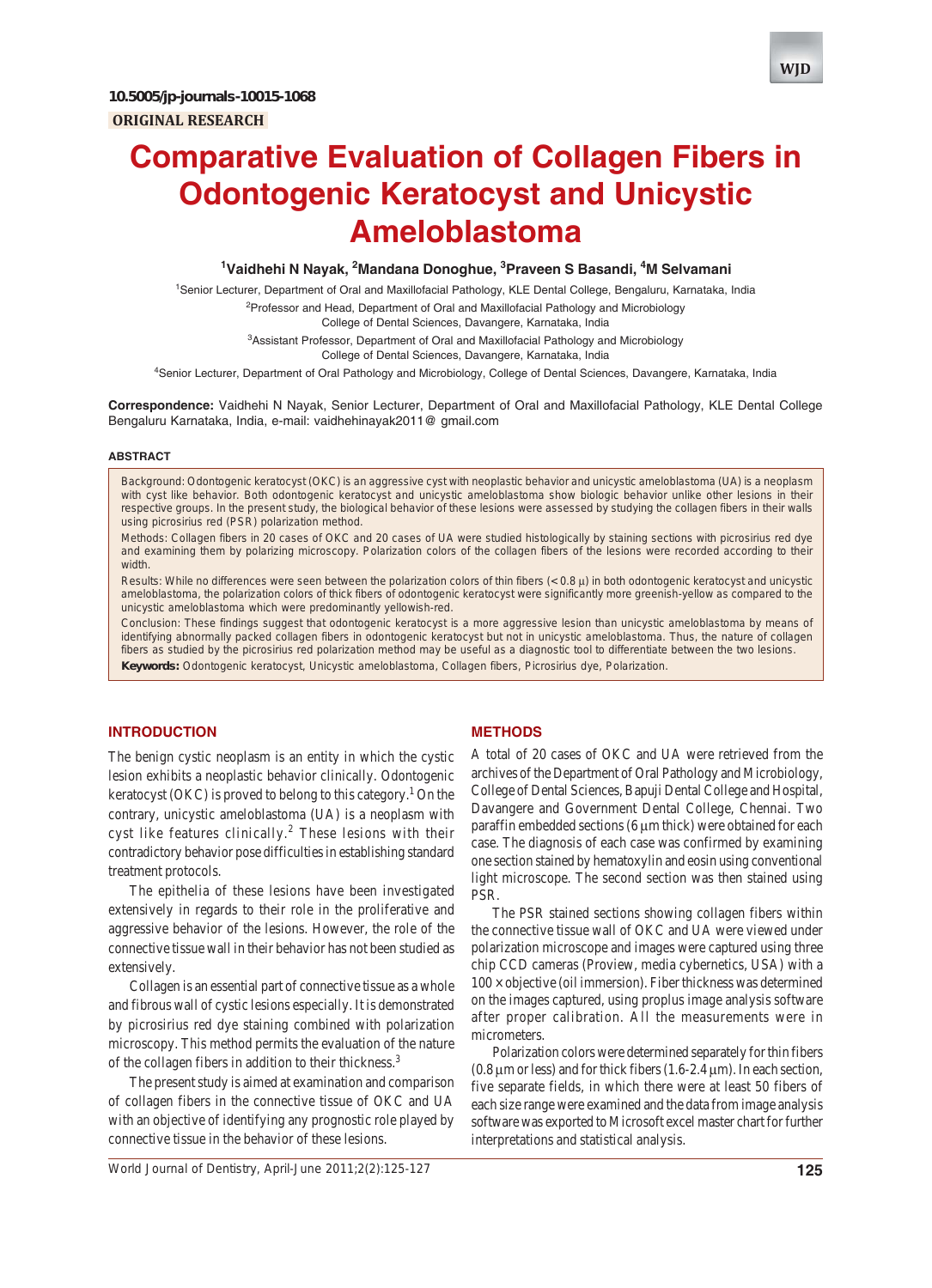#### *Vaidhehi N Nayak et al*

Collagen fibers show yellowish-red to greenish-yellow birefringence under polarized microscope with picrosirius staining depending on thickness and packing. Usually, polarization colors of thin normal collagen fibers are green to greenish-yellow, whereas thick fibers range from yellowish to red birefringence.<sup>4</sup>

# **RESULTS**

68% of polarization colors of thin fibers of OKC were greenishyellow. 47% of the thick fibers of OKC showed greenish-yellow color (Figs 1 and 3). Rest of the fibers showed yellowish-red color; 74% of polarization colors of thin fibers of UA were greenish-yellow and 31% of the thick fibers of UA showed greenish-yellow color (Figs 2 and 4). Rest of the fibers showed yellowish-red color.

#### **Statistical Analysis**

Results are presented as frequency and percentage proportions. Z-test for proportions was used to compare the proportions



**Fig. 1:** Polarization colors of thin and thick collagen fibers in OKC

between the OKC and UA. A p-value of 0.05 or less was considered as statistically significant.

# **DISCUSSION**

UA and OKC are clinically indistinguishable lesions. They both present as ordinary cysts in the dentate areas.<sup>5</sup> The two entities are often difficult to distinguish, even though they have distinct histopathologic features. Variations in their prognosis and treatment modalities make it necessary to distinguish between them.

OKC is the most aggressive odontogenic cyst with high recurrence rate and a tendency to invade adjacent tissues, whereas UA, a variant of solid or multicystic ameloblastoma is less aggressive and has better prognosis than OKC as observed from previous, mainly experience-based, studies which estimated a recurrence rate of 25%<sup>6</sup> for UA as opposed to 25 to  $60\%$ <sup>7</sup> for OKC.

In this study, we have tried to reassess the aggressive nature of the individual lesions based on histopathology by studying the polarization color of the collagen fibers in the cyst wall.



**Fig. 3:** Picrosirius red stained section of odontogenic keratocyst showing collagen fibers predominantly of greenish-yellow birefringence colors



**Fig. 2:** Polarization colors of thin and thick collagen fibers in UA



**Fig. 4:** Picrosirius red stained section of unicystic ameloblastoma showing collagen fibers of greenish-yellow and yellowish-red biref ringence colors